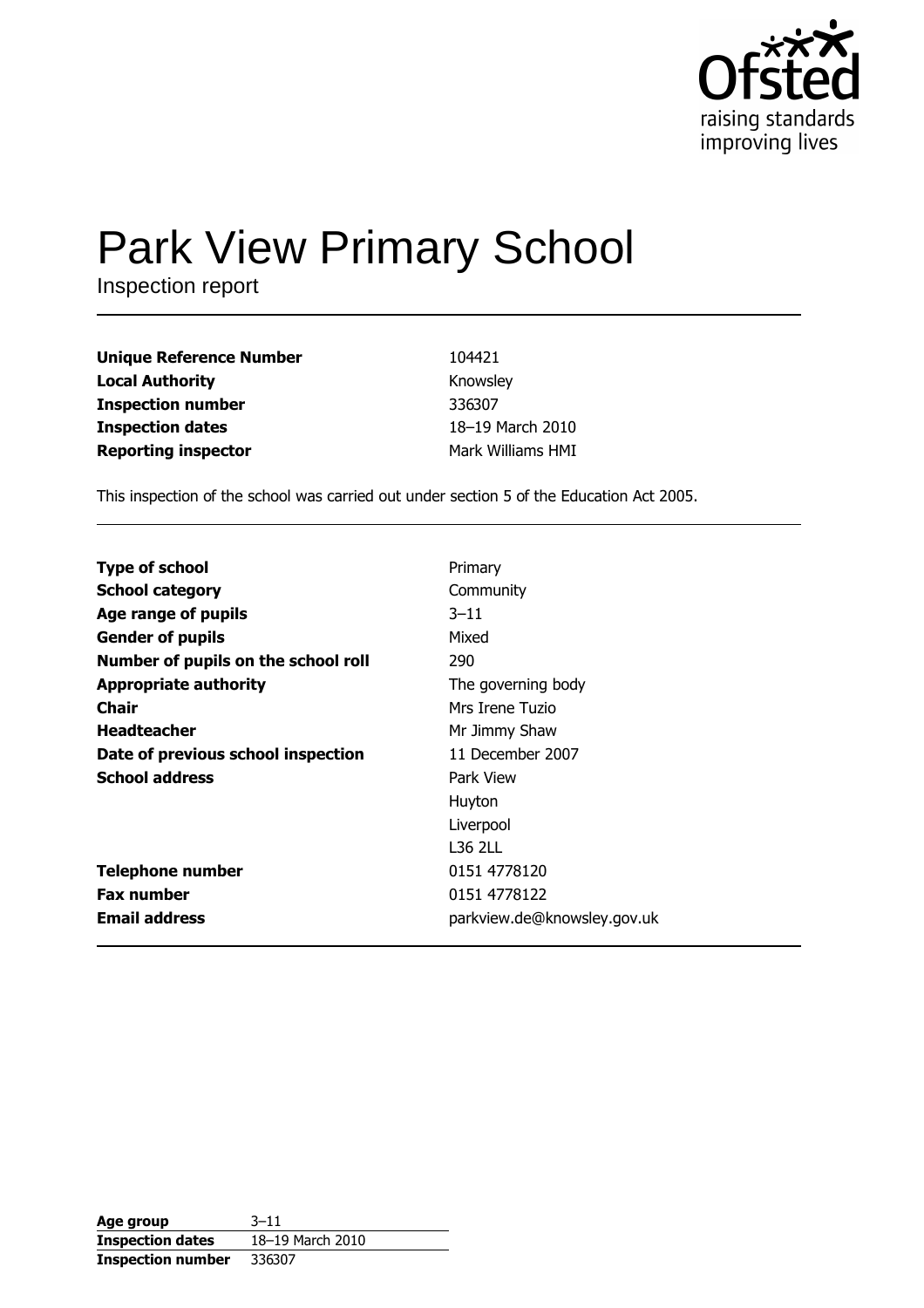The Office for Standards in Education, Children's Services and Skills (Ofsted) regulates and inspects to achieve excellence in the care of children and young people, and in education and skills for learners of all ages. It regulates and inspects childcare and children's social care, and inspects the Children and Family Court Advisory Support Service (Cafcass), schools, colleges, initial teacher training, work-based learning and skills training, adult and community learning, and education and training in prisons and other secure establishments. It rates council children's services, and inspects services for looked after children, safequarding and child protection.

Further copies of this report are obtainable from the school. Under the Education Act 2005, the school must provide a copy of this report free of charge to certain categories of people. A charge not exceeding the full cost of reproduction may be made for any other copies supplied.

If you would like a copy of this document in a different format, such as large print or Braille, please telephone 08456 404045, or email enquiries@ofsted.gov.uk.

You may copy all or parts of this document for non-commercial educational purposes, as long as you give details of the source and date of publication and do not alter the documentation in any way.

Royal Exchange Buildings St Ann's Square Manchester M2 7LA T: 08456 404045 Textphone: 0161 618 8524 E: enquiries@ofsted.gov.uk W: www.ofsted.gov.uk © Crown copyright 2010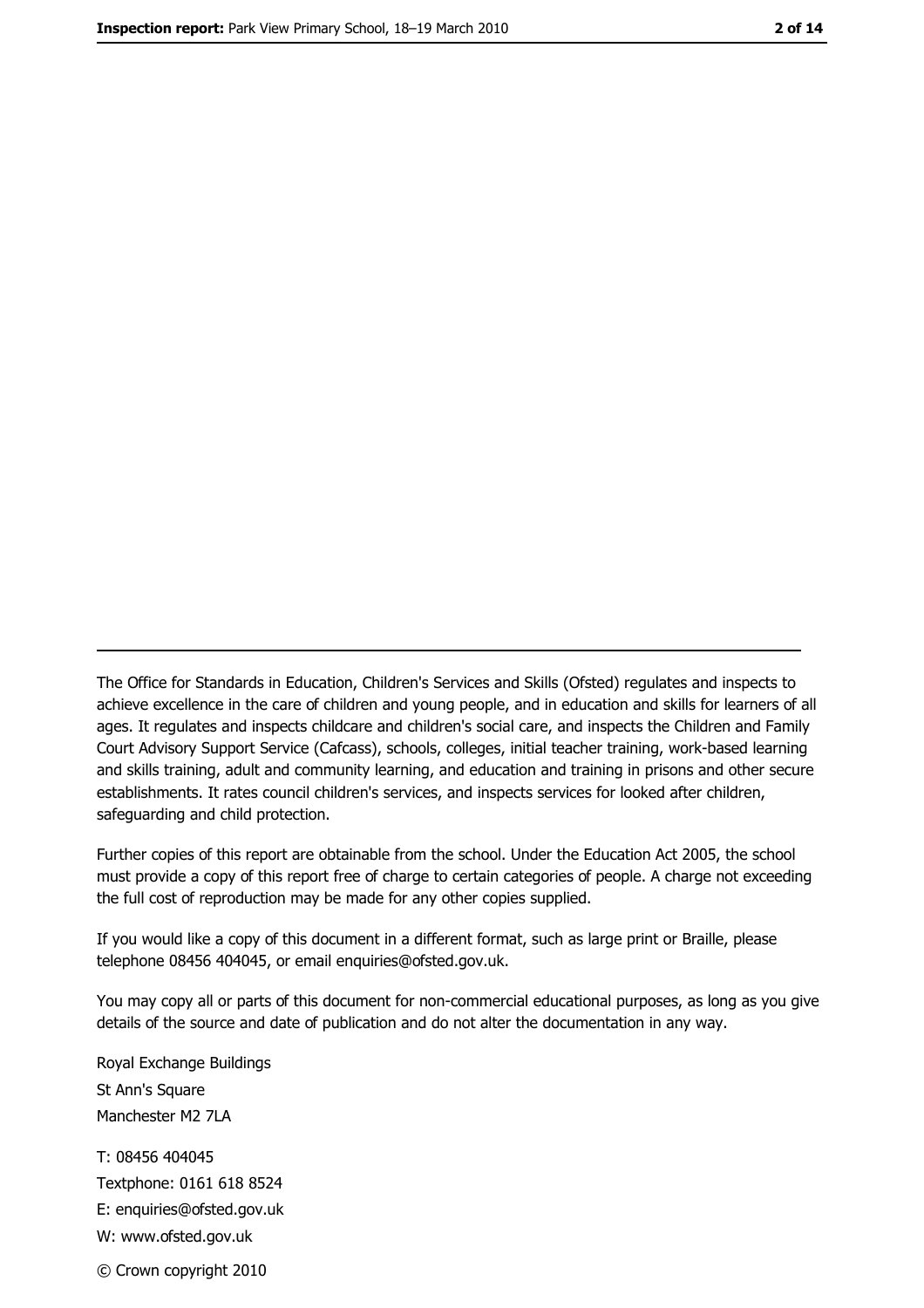# **Introduction**

This inspection was carried out by two of Her Majesty's Inspectors and one additional inspector. The inspectors visited 20 lessons and held meetings with two governors, staff and groups of pupils, including members of the school council. Inspectors also spoke informally with a small number of parents and carers as they brought their children to school. They observed the school's work, and looked at pupils' work, assessment information, school policies, minutes of governing body meetings, reports from the local authority and information about individual pupils. Inspectors also scrutinised the responses to the inspection questionnaires which were returned. These included 33 from parents and carers, 21 from staff and 112 from pupils.

The inspection team reviewed many aspects of the school's work. It looked in detail at the following:

- how well teaching, the use of assessment and the curriculum enable all pupils,  $\blacksquare$ especially the more able and those with special educational needs and/or disabilities, to make good progress in English, mathematics and other areas of learning
- why pupils who are entitled to free school meals appear to make such good  $\blacksquare$ progress
- how well pupils of all ages display positive attitudes and attributes in their personal  $\blacksquare$ development and well-being, and particularly how well they understand and appreciate cultures other than their own locally, nationally and globally
- if care, guidance and support are judged by the school to be outstanding, how it is  $\blacksquare$ able to demonstrate this with its work with vulnerable pupils
- the accuracy of assessments in the Early Years Foundation Stage and how  $\blacksquare$ effectively provision for these young children matches their learning needs so they make progress commensurate with their capabilities and starting points.

# **Information about the school**

The school is larger than most other primary schools in England. Nearly all pupils are of White British heritage. The proportion of pupils entitled to free school meals is much higher than the national average. The proportion of pupils with special educational needs and/or disabilities is also high and accounts for nearly half of the school population.

The school is involved collaboratively with schools within the local authority. It holds a number of awards, including the Healthy Schools Award, the Activemark Award, Artsmark Gold Award, the Eco-Schools Bronze Award and the FA Charter Award.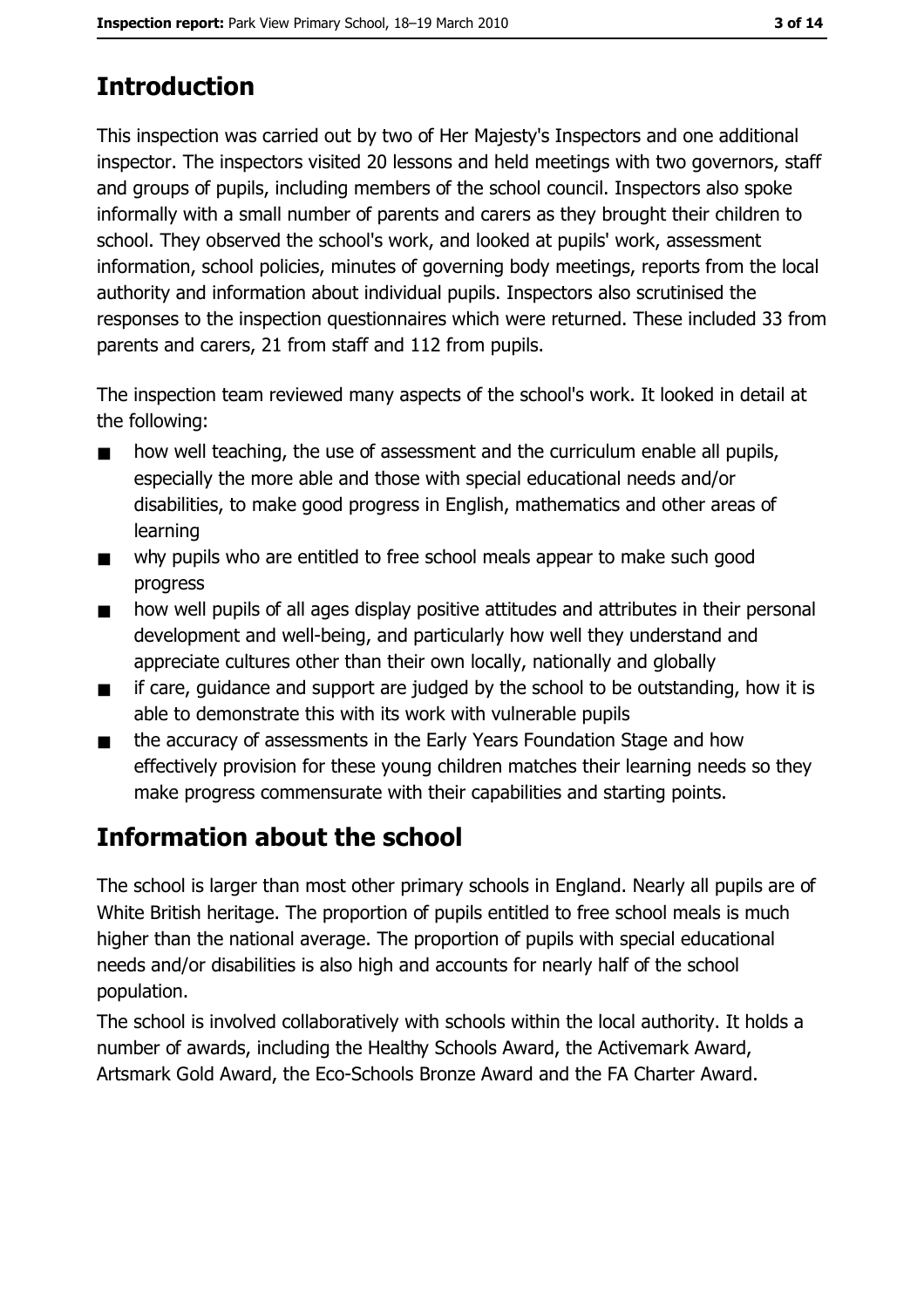# **Inspection judgements**

# Overall effectiveness: how good is the school?

### The school's capacity for sustained improvement

# **Main findings**

This is a good school. It has made good progress since its previous inspection and enables pupils to make at least good progress in their learning and personal development. This is because the school is very well led by the headteacher, his vision is shared across the school and all staff contribute to outstanding levels of care, guidance and support.

The result is that; pupils, particularly the most vulnerable, who for example in the past have had very poor attendance, now attend school with significantly improved regularity, those for whom behaviour has been a concern are much less likely to be excluded and those with special educational needs and/or disabilities are supported so well in their learning that they make good and sometimes outstanding progress. It is not just vulnerable pupils who benefit. Pupils throughout the school enjoy high levels of self-esteem and confidence.

The quality of teaching is consistently good. Teachers and support staff work well together and make use of good-quality assessments to ensure that no pupil is left behind. The quality of marking is generally good, although it does not consistently make clear to pupils what they are to do to move on to the next steps of their learning. The curriculum engages pupils' interest well and is enhanced by good-quality visits and a wide range of extra-curricular activities. The curriculum identifies what different groups of pupils, including the more able, should learn, although the transfer of this information into lesson plans is still at a developing stage. Overall, though, and confirmed by good-quality work seen in pupils' books and in eye-catching displays, pupils are making at least good progress in their learning. The standards they attain by the time they leave school in English, mathematics and science have risen markedly over the last four years and are now broadly average.

Further results of the improvements in provision since the last inspection are the positive attitudes and attributes displayed by pupils. They are polite, articulate, confident and behave well. They have a good understanding of the different cultures that exist globally. They have enjoyed the opportunities to experience music and dance from around the world and dress up in various international costumes. Inspectors were struck by the pride they displayed in their school and in their work.

The Early Years Foundation Stage provision is of good quality and ensures that children make good progress in their learning and development, often from very low starting points. Adults make good use of assessments to plan learning activities which stimulate young minds and senses well.

The school has moved on greatly in just over four years. From languishing in special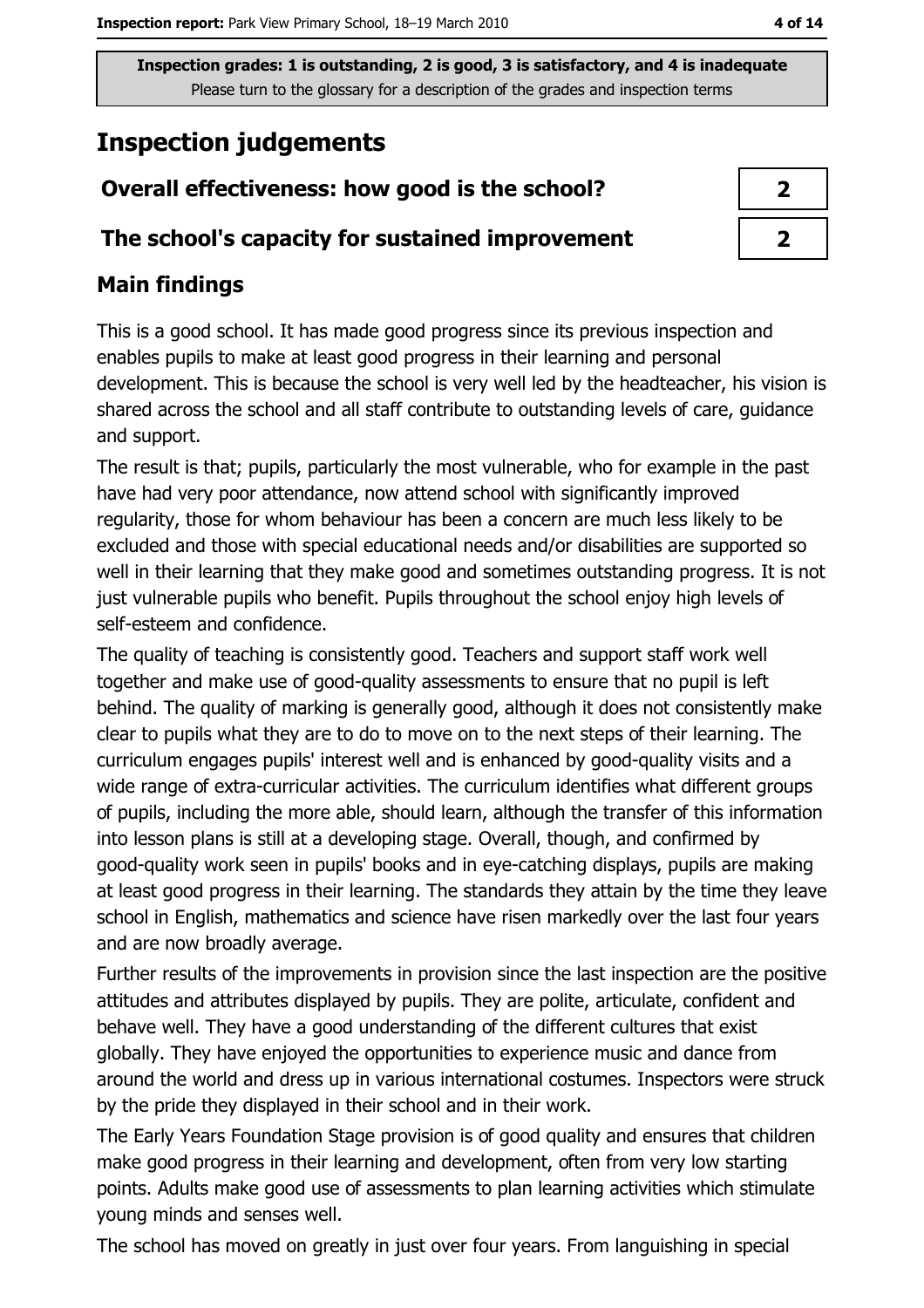measures, it is now a vibrant community which knows its purpose and how to achieve success. Governors support the school well. Plans for future development are clear but do not always state what intended outcomes for pupils are. Nevertheless, the progress made since the previous inspection, coupled with rising standards, better rates of learning and outstanding levels of care, quidance and support, demonstrate this school's good and strengthening capacity to improve further.

## What does the school need to do to improve further?

- To further improve the good rates of progress pupils make, teachers should ensure  $\blacksquare$ that:
	- marking is more consistent in making clear to pupils what they are to do to move on to the next steps of their learning.
- To further strengthen the school's good capacity for improvement, leaders and governors should ensure that:
	- their plans make clear what the intended outcomes for pupils are.

### **Outcomes for individuals and groups of pupils**

Pupils in this school are confident, polite and articulate. They are proud of their school and their work. Their handwriting is neat and their presentation clear and interesting. These qualities are evident in their written and art work found in the many eye-catching displays around the school. Their use of expressive language is developing well. One example of this is a Year 6 pupil's response to a published poem when he wrote, 'A beautiful, brown falcon, soaring above my head, swooping and diving down to catch his prey.' This typifies the improvements in overall standards attained in English, mathematics and science since the last inspection. Over the last four years there has been a marked rise in standards from significantly below average to average. Pupils' learning has improved well, with good and sometimes outstanding progress being made as a result of, good teaching and assessment, a curriculum that is engaging and outstanding levels of care, guidance and support. Such is the attention and support given to pupils with special educational needs and/or disabilities that some have made over two years of progress in their reading since September 2009.

Pupils enjoy school. They behave well and are orderly and helpful around school. Some examples of outstanding behaviour were observed, for example in their patience and very good humour in waiting for a teacher to rearrange a lesson when technology failed. This demonstrates their increased levels of maturity  $-$  a significant improvement on just a few years back. Their attendance is average and improving. For some pupils this improvement is significant. For example, the attendance of one pupil has doubled in just six months. This is testament to the high-quality focused support of the school both for pupils, and parents and carers.

Pupils demonstrate good levels of awareness of healthy and safe lifestyles, with the on-site swimming pool adding to their opportunities for exercise. Even those not

 $\overline{2}$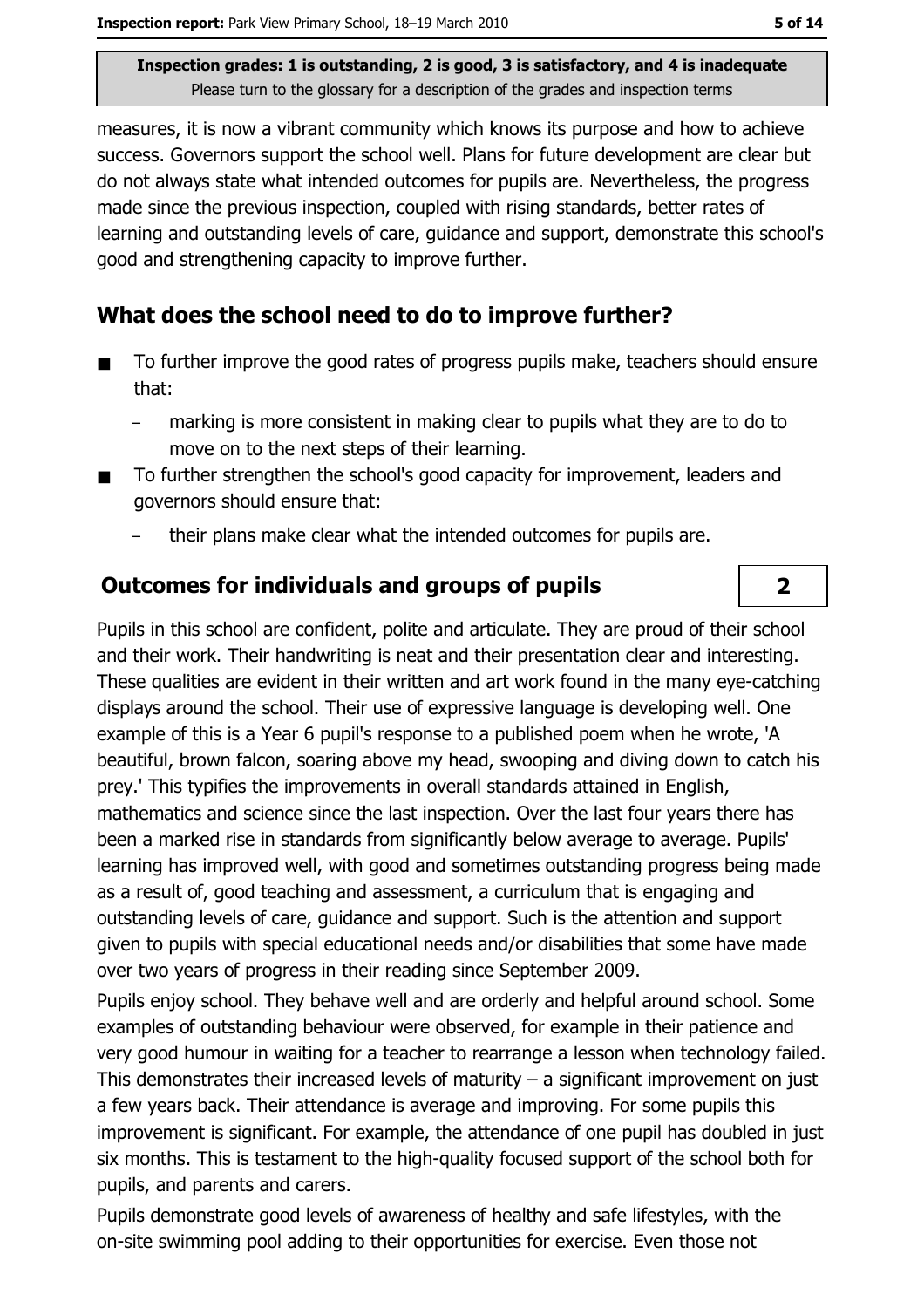involved actively in physical education lessons because of forgotten kit join in by recording what their peers are doing and make suggestions for improvement. In a Year 3 and 4 hockey lesson, for example, such pupils were able to join in discussions about appropriate use of space and handling techniques. The ability to work in teams and small groups is a key factor in pupils' strengthening personal development and also enables them to make positive contributions to the school and wider community. The school and eco councils, for example, have encouraged recycling, litter picking and cycling to school in their pursuit of the Green Flag Award. Further opportunities to take roles of responsibility such as acting as play leaders, house captains and head boy and head girl are taken gleefully.

Pupils' spiritual, moral, social and cultural development is good. Their understanding of people and cultures is enhanced by the opportunities they take to celebrate locally important festivals, Chinese New Year for example, and in the links Year 6 pupils are establishing with a school in Slovakia.

These are the grades for pupils' outcomes

| Pupils' achievement and the extent to which they enjoy their learning                                                     |                |
|---------------------------------------------------------------------------------------------------------------------------|----------------|
| Taking into account:<br>Pupils' attainment <sup>1</sup>                                                                   | 3              |
| The quality of pupils' learning and their progress                                                                        | $\overline{2}$ |
| The quality of learning for pupils with special educational needs and/or<br>disabilities and their progress               | $\overline{2}$ |
| The extent to which pupils feel safe                                                                                      |                |
| <b>Pupils' behaviour</b>                                                                                                  |                |
| The extent to which pupils adopt healthy lifestyles                                                                       |                |
| The extent to which pupils contribute to the school and wider community                                                   |                |
| The extent to which pupils develop workplace and other skills that will<br>contribute to their future economic well-being |                |
| Taking into account:                                                                                                      | 3              |
| Pupils' attendance <sup>1</sup>                                                                                           |                |
| The extent of pupils' spiritual, moral, social and cultural development                                                   |                |

### How effective is the provision?

The grades for attainment and attendance are: 1 is high; 2 is above average; 3 is broadly average; and 4 is low.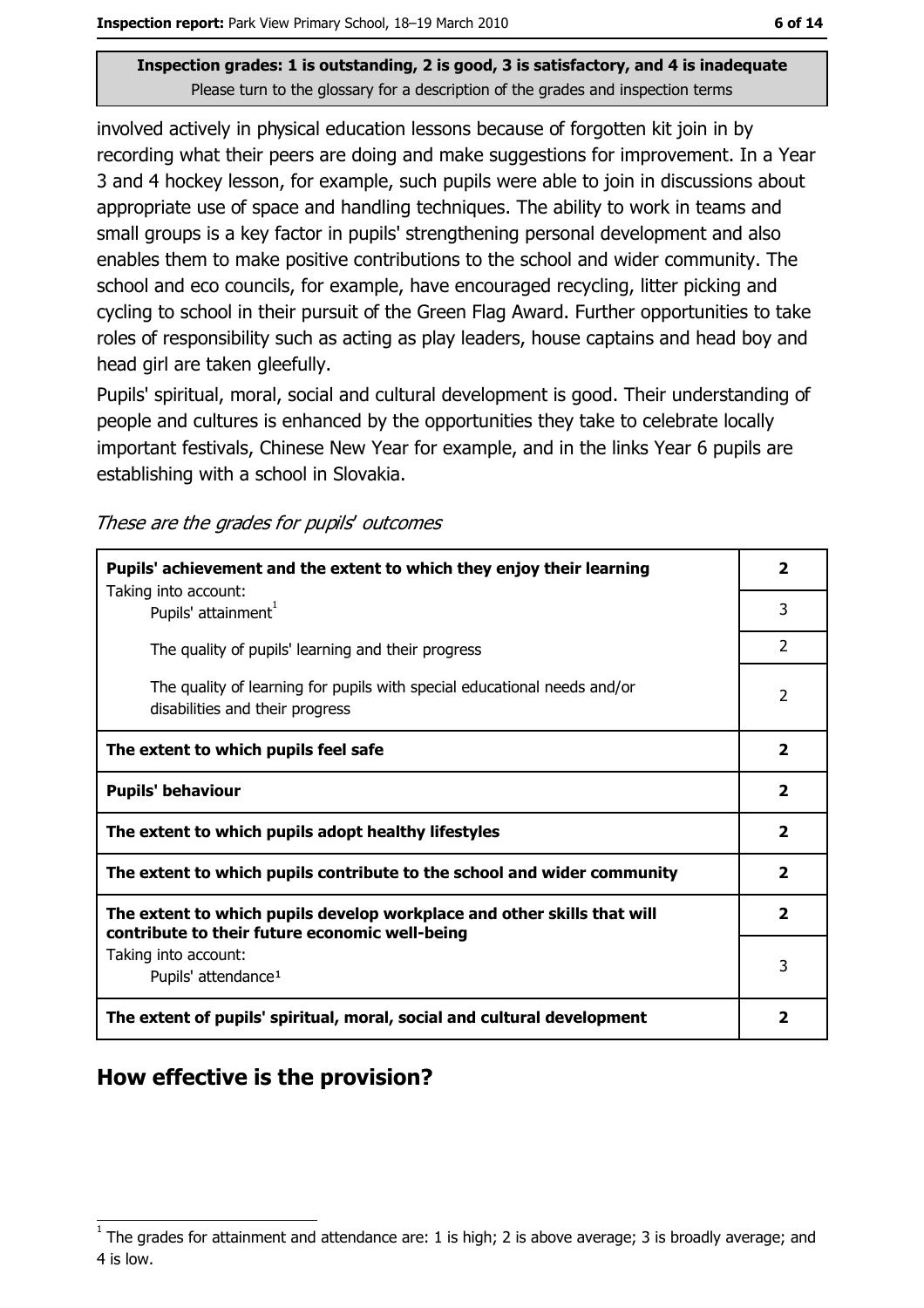Teaching is consistently good across the school and, coupled with good use of assessments, ensures that pupils make at least good progress in their learning. Teachers and their assistants model enthusiasm for learning well. They also use questions skilfully to enable pupils to work things out for themselves and to encourage teamwork and independent thinking. This was demonstrated in a Year 1 and 2 mathematics lesson where pupils in measuring length were able to do so accurately and present their findings confidently to the whole class. In a Year 3 and 4 lesson, a teaching assistant's enthusiastic modelling of connectives enabled the pupils, many of whom struggle with literacy, to write their own interesting and correctly formed sentences. Pupils' enthusiasm for learning is further enhanced by the many positive comments made by teachers in their marking. What the marking does not do consistently, though, is make clear to pupils what they are to do to move on to the next steps of their learning. The school agrees such consistency would help to move all pupils, including the more able, even further on in their learning.

The curriculum is both interesting and engaging. The focus the school places on learning across subjects is most beneficial in helping pupils to apply their increasing knowledge, skills and understanding, including in literacy and numeracy, well and in appreciating the relevance of what they are learning. Older pupils, for example, enjoy the opportunity to carry out their own research into celebrities such as Lady Gaga and then produce well-written biographies about their chosen subject. Their understanding of biographical writing is further enhanced by the writing of their own autobiographies. Younger pupils, as part of work to celebrate Chinese New Year, were able to create a stunning Chinese dragon, paint willow patterns on plates and write simple words in Chinese. Enjoyment is enhanced further by a good range of extra-curricular activities, visits and visitors.

The care, quidance and support the school provides are outstanding, particularly for the most vulnerable pupils. Well thought out resources include a sensory room, complete with massage facilities provided by qualified staff. As a result of outstanding care, quidance and support, pupils make good and sometimes outstanding progress in their learning and personal development. There have been, for example, some exceptional rates of improvement in the reading ages of pupils with special educational needs and/or disabilities. The acting deputy headteacher, learning mentor and special educational needs coordinator play key roles in this area. They ensure that careful attention is paid to pupils and liaise regularly with parents and carers. Excellent work with external agencies takes place ensuring, for example, that pupils for whom behaviour is an issue offend less often and are aware of the consequences of their actions. As a result, and because of very clear and consistently applied expectations of behaviour, exclusions are at a minimum. In addition, pupils who had previously very poor attendance now attend much more regularly thanks to work with them and their families. Pupils who experience difficulties generally are provided with many opportunities to improve their self-esteem.

#### These are the grades for the quality of provision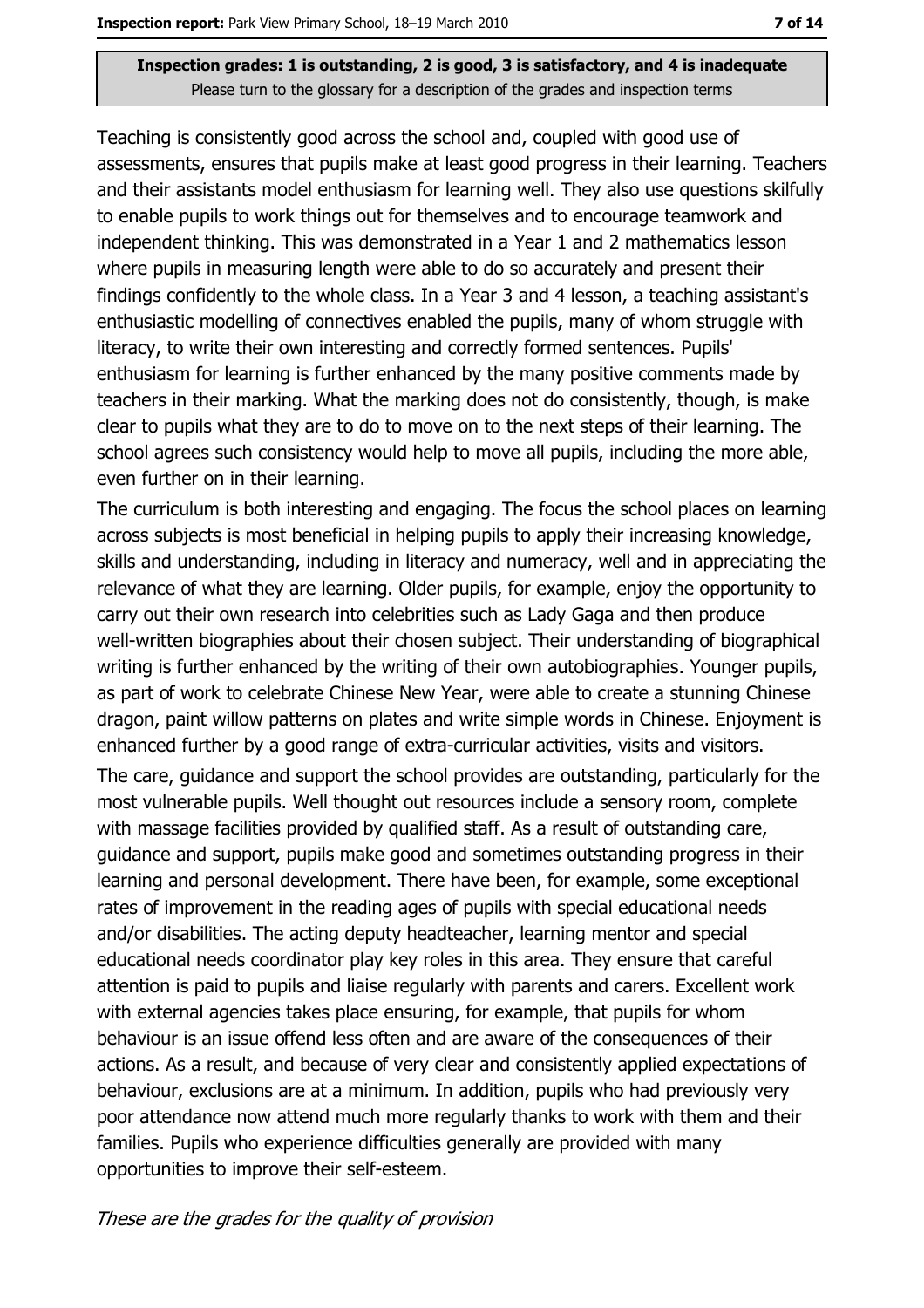| Inspection grades: 1 is outstanding, 2 is good, 3 is satisfactory, and 4 is inadequate |
|----------------------------------------------------------------------------------------|
| Please turn to the glossary for a description of the grades and inspection terms       |

| The quality of teaching                                                                                    |  |
|------------------------------------------------------------------------------------------------------------|--|
| Taking into account:<br>The use of assessment to support learning                                          |  |
|                                                                                                            |  |
| The extent to which the curriculum meets pupils' needs, including, where<br>relevant, through partnerships |  |
| The effectiveness of care, guidance and support                                                            |  |

### How effective are leadership and management?

The headteacher provides excellent leadership. He has created a strong team which shares his vision of an inclusive school. He has high expectations of his pupils and staff. Leaders, including governors, know the strengths of the school well and what needs to be done to improve.

Leaders ensure that pupils are safe, through clear policies and regular checking of adults in school for example. Relationships with parents and carers are good and include specially arranged workshops and sessions to improve parent's and carers' own confidence, for example in literacy, in order that they may help their own children in their learning. Good work has also been undertaken to promote community cohesion. As well as reflecting on how pupils may learn about different cultures, the school's collaborative work with other schools in the local authority has provided parents and carers, pupils and staff opportunities to work alongside new friends.

The school's work with external partners to promote pupils' learning and well-being is outstanding. The acting deputy headteacher, learning mentor and the special educational needs coordinator, take a strong lead in such arrangements which ensure that the most vulnerable pupils in the school are not disadvantaged. Indeed, no pupil falls behind, highlighting the school's promotion of equal opportunities, although work is being undertaken to ensure challenge for more able pupils in their learning. This has included the establishment of a register to highlight pupils' various gifts and talents. Overall, because outcomes for pupils are good, the effectiveness with which the school deploys resources to achieve value for money is also good.

| The effectiveness of leadership and management in embedding ambition and<br>driving improvement                                                                     |  |
|---------------------------------------------------------------------------------------------------------------------------------------------------------------------|--|
| Taking into account:<br>The leadership and management of teaching and learning                                                                                      |  |
| The effectiveness of the governing body in challenging and supporting the<br>school so that weaknesses are tackled decisively and statutory responsibilities<br>met |  |
| The effectiveness of the school's engagement with parents and carers                                                                                                |  |
| The effectiveness of partnerships in promoting learning and well-being                                                                                              |  |

These are the grades for leadership and management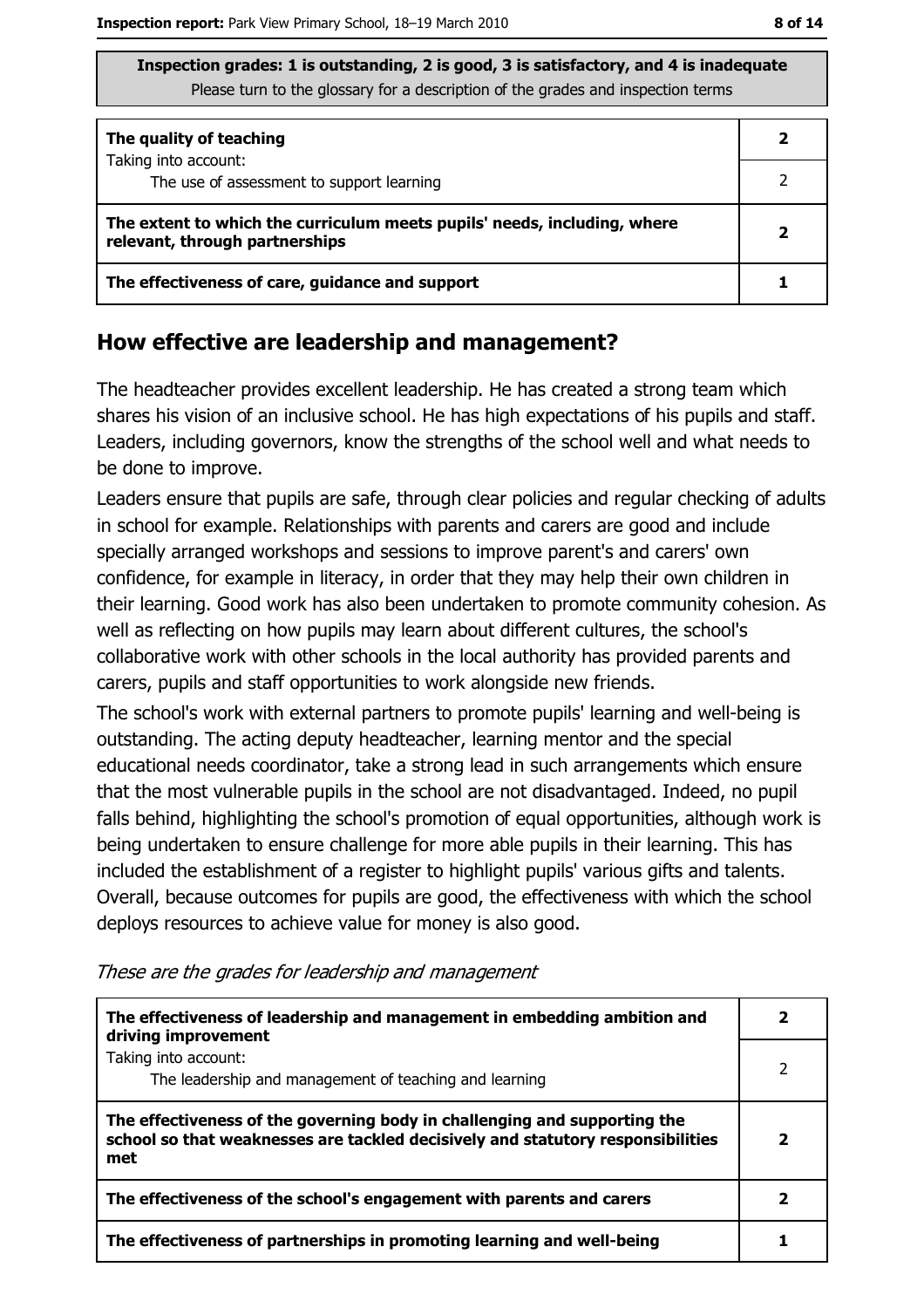| ۰. | ۰. |  |
|----|----|--|
|    |    |  |

| Inspection grades: 1 is outstanding, 2 is good, 3 is satisfactory, and 4 is inadequate<br>Please turn to the glossary for a description of the grades and inspection terms |   |  |
|----------------------------------------------------------------------------------------------------------------------------------------------------------------------------|---|--|
| The effectiveness with which the school promotes equality of opportunity and<br>tackles discrimination                                                                     | 2 |  |
| The effectiveness of safeguarding procedures                                                                                                                               | 2 |  |
| The effectiveness with which the school promotes community cohesion                                                                                                        | 2 |  |
| The effectiveness with which the school deploys resources to achieve<br>value for money                                                                                    | 2 |  |

# **Early Years Foundation Stage**

Children in the Early Years Foundation Stage make good progress in their learning and development, often from very low starting points. They are happy and engrossed in their play and are developing skills of independence well. As a result of good provision, including stimulating outside areas which include a nature trail, the children are confident, friendly, inquisitive, and increasingly articulate and well informed. Two children, for example, were overheard talking about the need to wash hands. Both recognised the word 'germs' and understood such things could make them ill. Children's social skills are developing well and are enhanced by, for example, the well-arranged snack area comprising tables complete with table cloths and flowers. Several Reception-aged children were observed happily munching on their fruit and chatting the break time away.

Leadership is good and adults work well together. They plan a good range of experiences and ensure a sensible balance between adult-led and child-initiated activities. Good relationships exist with parents and carers and assessments are used well to track how children are doing in all the areas of learning and development. This enables adults to build on previous learning and teach children new skills.

These are the grades for the Early Years Foundation Stage

| <b>Overall effectiveness of the Early Years Foundation Stage</b>                             |   |
|----------------------------------------------------------------------------------------------|---|
| Taking into account:                                                                         |   |
| Outcomes for children in the Early Years Foundation Stage                                    |   |
| The quality of provision in the Early Years Foundation Stage                                 |   |
| The effectiveness of leadership and management of the Early Years<br><b>Foundation Stage</b> | っ |

# **Views of parents and carers**

Nearly all parents and carers who responded to the inspection questionnaire were positive about the work of the school. Inspectors share their confidence.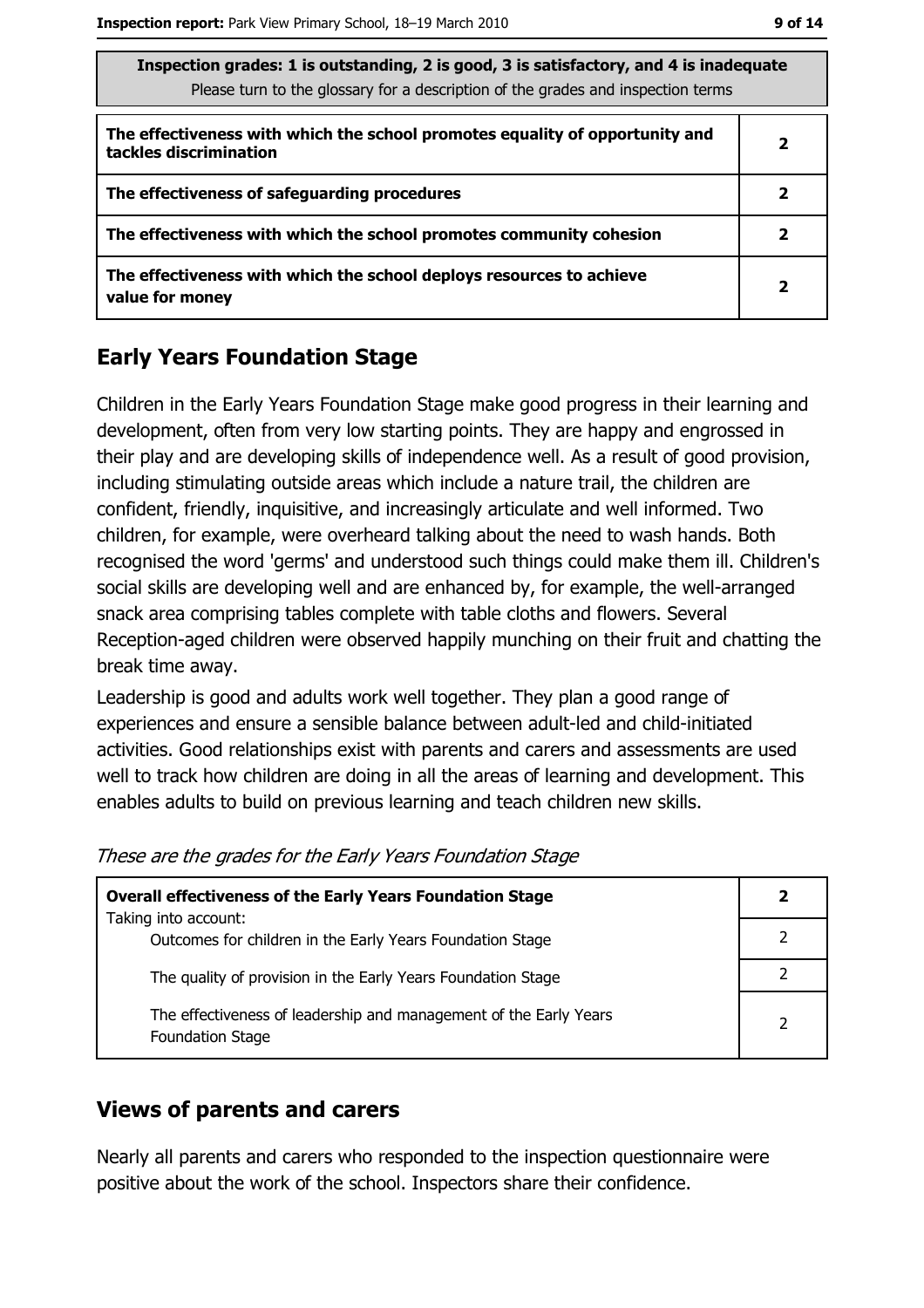#### Responses from parents and carers to Ofsted's questionnaire

Ofsted invited all the registered parents and carers of pupils registered at Park View Primary School to complete a questionnaire about their views of the school.

In the questionnaire, parents and carers were asked to record how strongly they agreed with 13 statements about the school.

The inspection team received 33 completed questionnaires by the end of the on-site inspection. In total, there are 290 pupils registered at the school.

| <b>Statements</b>                                                                                                                                                                                                                                       | <b>Strongly</b><br><b>Agree</b> |               | <b>Agree</b> |               | <b>Disagree</b> |               | <b>Strongly</b><br>disagree |               |
|---------------------------------------------------------------------------------------------------------------------------------------------------------------------------------------------------------------------------------------------------------|---------------------------------|---------------|--------------|---------------|-----------------|---------------|-----------------------------|---------------|
|                                                                                                                                                                                                                                                         | <b>Total</b>                    | $\frac{0}{0}$ | <b>Total</b> | $\frac{0}{0}$ | <b>Total</b>    | $\frac{0}{0}$ | <b>Total</b>                | $\frac{0}{0}$ |
| My child enjoys school                                                                                                                                                                                                                                  | 20                              | 61            | 13           | 39            | $\mathbf 0$     | 0             | $\mathbf{0}$                | 0             |
| The school keeps my child<br>safe                                                                                                                                                                                                                       | 20                              | 61            | 13           | 39            | $\mathbf 0$     | 0             | 0                           | 0             |
| The school informs me<br>about my child's progress                                                                                                                                                                                                      | 19                              | 58            | 14           | 42            | 0               | 0             | 0                           | 0             |
| My child is making enough<br>progress at this school                                                                                                                                                                                                    | 18                              | 55            | 15           | 45            | $\mathbf 0$     | 0             | 0                           | 0             |
| The teaching is good at this<br>school                                                                                                                                                                                                                  | 21                              | 64            | 12           | 36            | $\mathbf 0$     | 0             | 0                           | 0             |
| The school helps me to<br>support my child's learning                                                                                                                                                                                                   | 17                              | 52            | 15           | 45            | $\mathbf 0$     | 0             | 0                           | 0             |
| The school helps my child to<br>have a healthy lifestyle                                                                                                                                                                                                | 17                              | 52            | 15           | 45            | $\mathbf{1}$    | 3             | 0                           | 0             |
| The school makes sure that<br>my child is well prepared for<br>the future (for example<br>changing year group,<br>changing school, and for<br>children who are finishing<br>school, entering further or<br>higher education, or<br>entering employment) | 14                              | 42            | 17           | 52            | $\mathbf{1}$    | 3             | $\mathbf 0$                 | 0             |
| The school meets my child's<br>particular needs                                                                                                                                                                                                         | 17                              | 52            | 15           | 45            | $\mathbf 0$     | 0             | 1                           | 3             |
| The school deals effectively<br>with unacceptable behaviour                                                                                                                                                                                             | 19                              | 58            | 14           | 42            | $\mathbf 0$     | 0             | 0                           | 0             |
| The school takes account of<br>my suggestions and<br>concerns                                                                                                                                                                                           | 15                              | 45            | 16           | 48            | 0               | 0             | $\mathbf{1}$                | 3             |
| The school is led and<br>managed effectively                                                                                                                                                                                                            | 22                              | 67            | 11           | 33            | $\mathbf 0$     | 0             | 0                           | $\mathbf 0$   |
| Overall, I am happy with my<br>child's experience at this<br>school                                                                                                                                                                                     | 21                              | 64            | 11           | 33            | $\mathbf{1}$    | 3             | $\mathbf 0$                 | 0             |

The table above summarises the responses that parents and carers made to each statement. The percentages indicate the proportion of parents and carers giving that response out of the total number of completed questionnaires. Where one or more parents and carers chose not to answer a particular question, the percentages will not add up to 100%.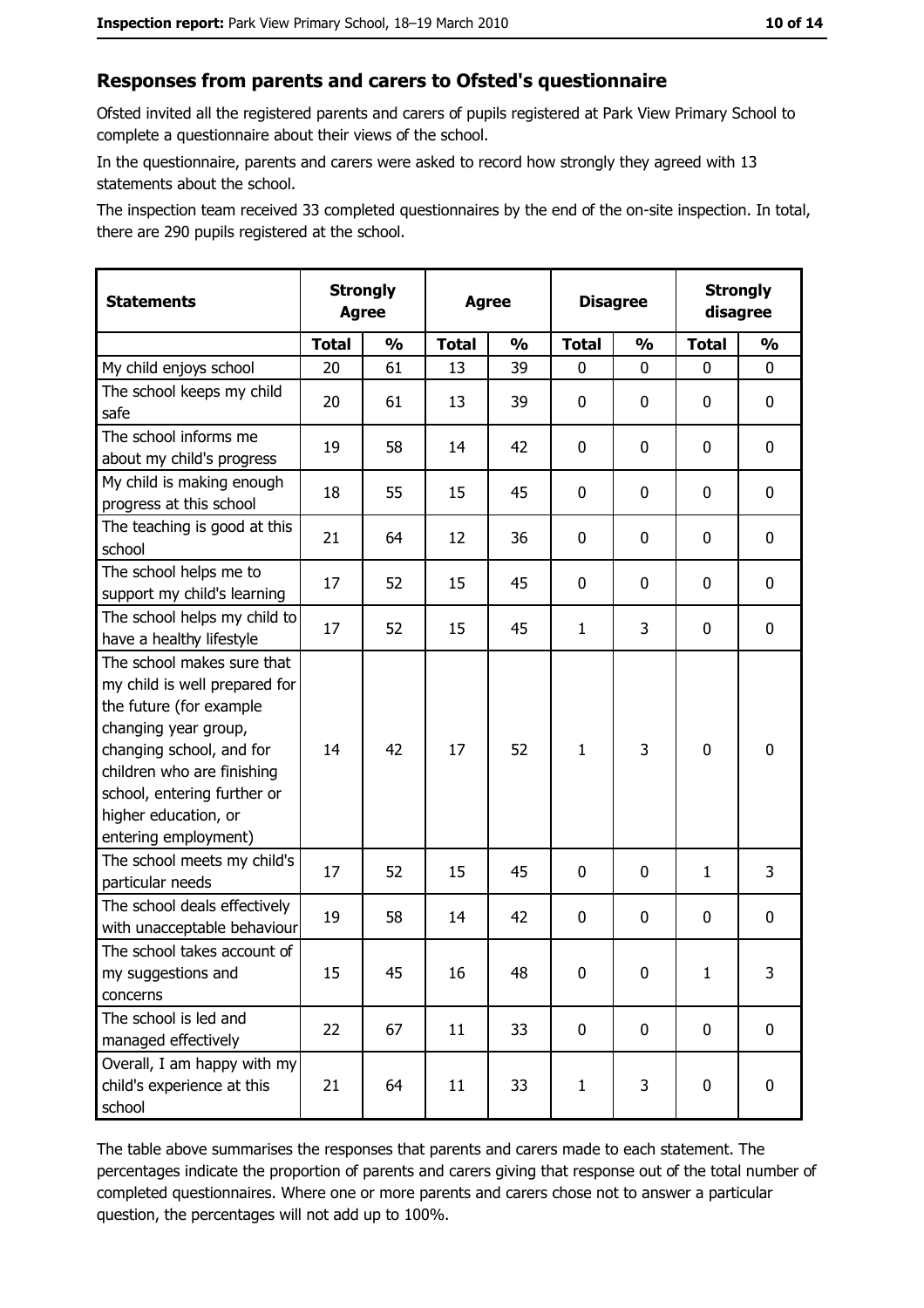# Glossary

| Grade   | <b>Judgement</b> | <b>Description</b>                                                                                                                                                                                                               |
|---------|------------------|----------------------------------------------------------------------------------------------------------------------------------------------------------------------------------------------------------------------------------|
| Grade 1 | Outstanding      | These features are highly effective. An oustanding<br>school provides exceptionally well for its pupils' needs.                                                                                                                  |
| Grade 2 | Good             | These are very positive features of a school. A school<br>that is good is serving its pupils well.                                                                                                                               |
| Grade 3 | Satisfactory     | These features are of reasonable quality. A satisfactory<br>school is providing adequately for its pupils.                                                                                                                       |
| Grade 4 | Inadequate       | These features are not of an acceptable standard. An<br>inadequate school needs to make significant<br>improvement in order to meet the needs of its pupils.<br>Ofsted inspectors will make further visits until it<br>improves. |

# What inspection judgements mean

## Overall effectiveness of schools inspected between September 2007 and July 2008

|                       | Overall effectiveness judgement (percentage of<br>schools) |      |                     |                   |
|-----------------------|------------------------------------------------------------|------|---------------------|-------------------|
| <b>Type of school</b> | <b>Outstanding</b>                                         | Good | <b>Satisfactory</b> | <b>Inadequate</b> |
| Nursery schools       | 39                                                         | 58   | 3                   | 0                 |
| Primary schools       | 13                                                         | 50   | 33                  | 4                 |
| Secondary schools     | 17                                                         | 40   | 34                  | 9                 |
| Sixth forms           | 18                                                         | 43   | 37                  | $\overline{2}$    |
| Special schools       | 26                                                         | 54   | 18                  | $\overline{2}$    |
| Pupil referral units  | 7                                                          | 55   | 30                  | 7                 |
| All schools           | 15                                                         | 49   | 32                  | 5                 |

New school inspection arrangements were introduced on 1 September 2009. This means that inspectors now make some additional judgements that were not made previously.

The data in the table above were reported in The Annual Report of Her Majesty's Chief Inspector of Education, Children's Services and Skills 2007/08.

Percentages are rounded and do not always add exactly to 100. Secondary school figures include those that have sixth forms, and sixth form figures include only the data specifically for sixth form inspection judgements.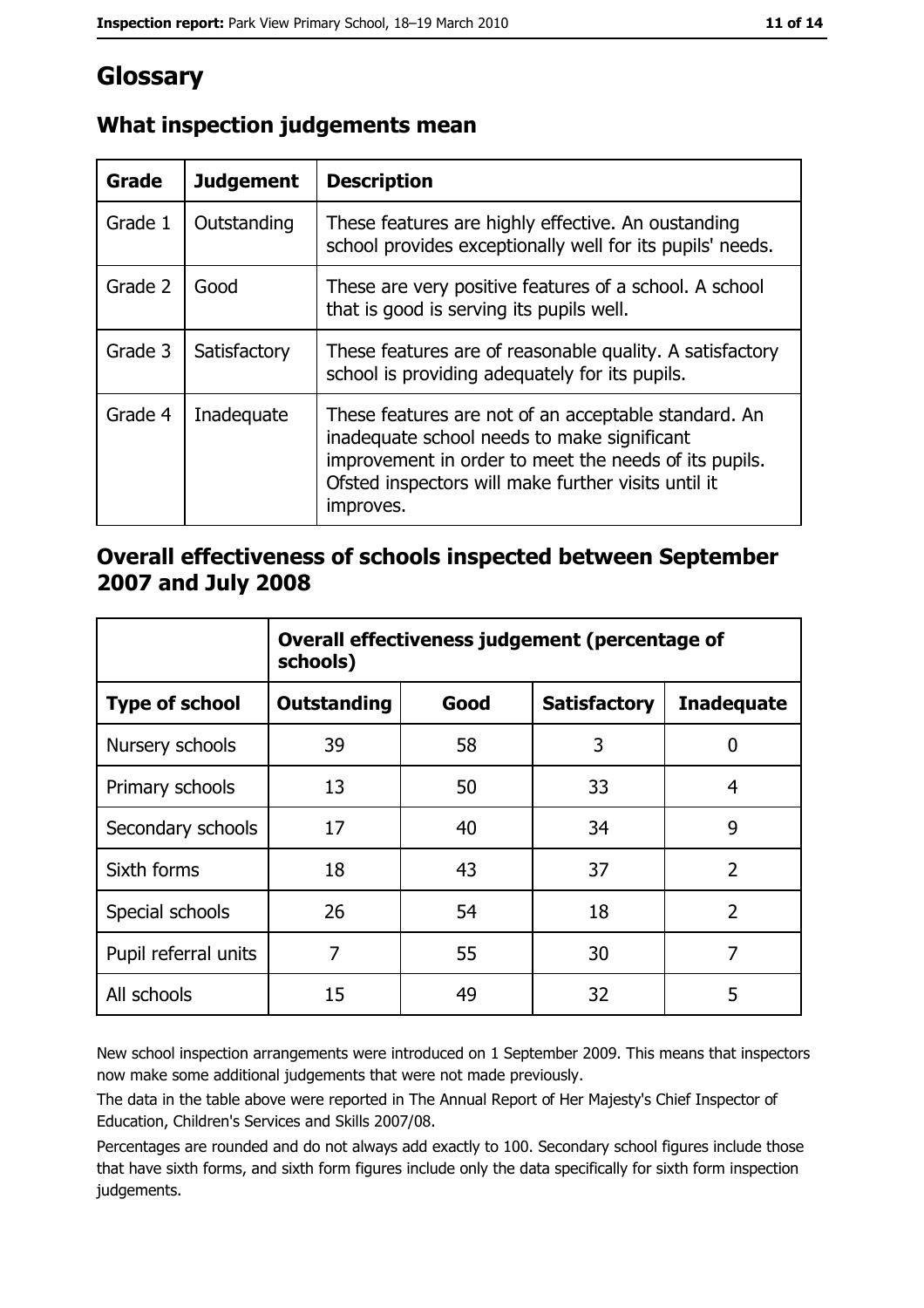# **Common terminology used by inspectors**

| Achievement:                  | the progress and success of a pupil in<br>their learning, development or training.                                                                                                                                                                                                                           |  |  |
|-------------------------------|--------------------------------------------------------------------------------------------------------------------------------------------------------------------------------------------------------------------------------------------------------------------------------------------------------------|--|--|
| Attainment:                   | the standard of the pupils' work shown by<br>test and examination results and in<br>lessons.                                                                                                                                                                                                                 |  |  |
| Capacity to improve:          | the proven ability of the school to<br>continue improving. Inspectors base this<br>judgement on what the school has<br>accomplished so far and on the quality of<br>its systems to maintain improvement.                                                                                                     |  |  |
| Leadership and management:    | the contribution of all the staff with<br>responsibilities, not just the headteacher,<br>to identifying priorities, directing and<br>motivating staff and running the school.                                                                                                                                |  |  |
| Learning:                     | how well pupils acquire knowledge,<br>develop their understanding, learn and<br>practise skills and are developing their<br>competence as learners.                                                                                                                                                          |  |  |
| <b>Overall effectiveness:</b> | inspectors form a judgement on a school's<br>overall effectiveness based on the findings<br>from their inspection of the school. The<br>following judgements, in particular,<br>influence what the overall effectiveness<br>judgement will be.                                                               |  |  |
|                               | The school's capacity for sustained<br>improvement.<br>Outcomes for individuals and groups<br>of pupils.<br>The quality of teaching.<br>The extent to which the curriculum<br>meets pupil's needs, including where<br>relevant, through partnerships.<br>The effectiveness of care, guidance<br>and support. |  |  |
| Progress:                     | the rate at which pupils are learning in<br>lessons and over longer periods of time. It<br>is often measured by comparing the<br>pupils' attainment at the end of a key<br>stage with their attainment when they<br>started.                                                                                 |  |  |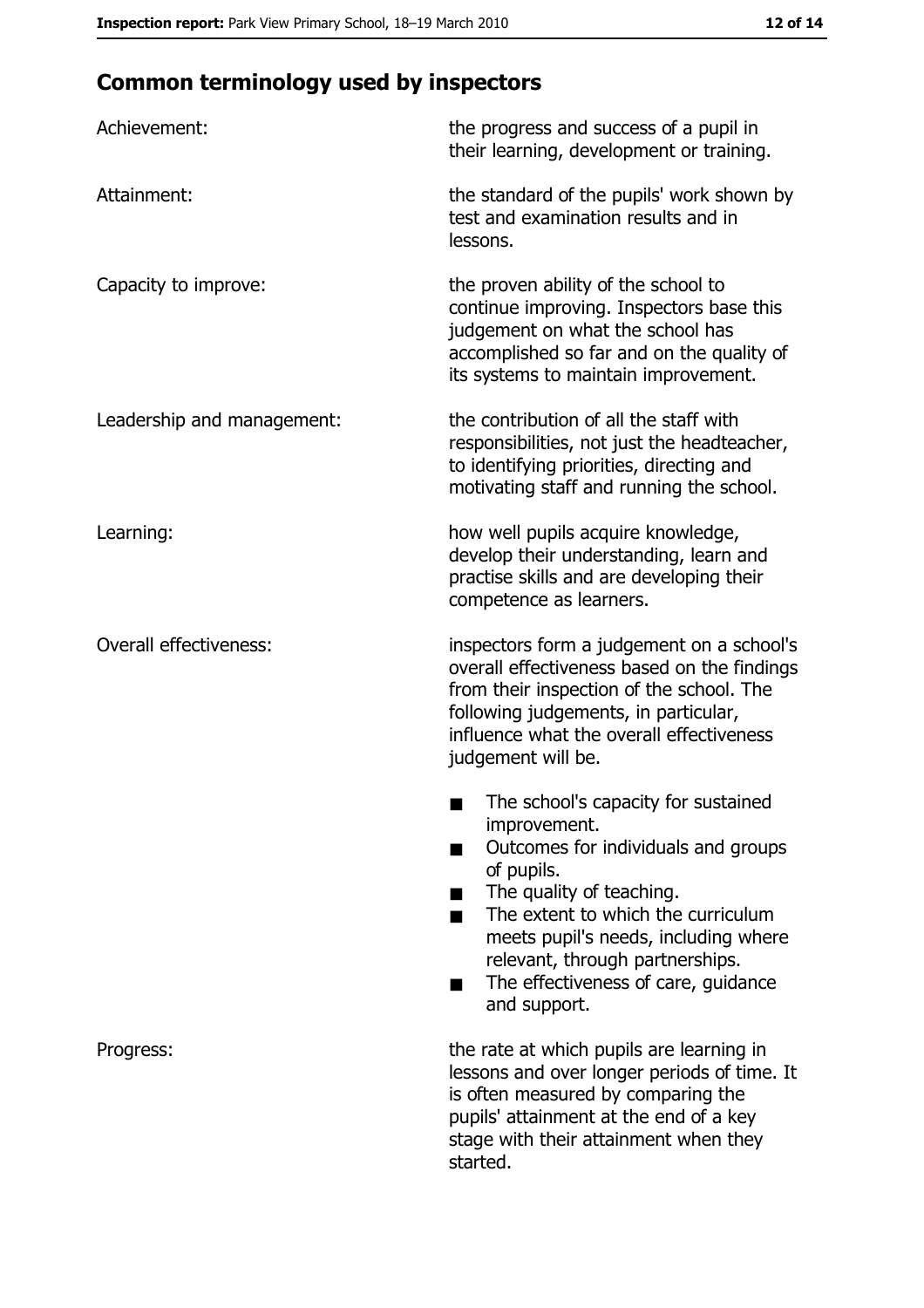This letter is provided for the school, parents and carers to share with their children. It describes Ofsted's main findings from the inspection of their school.



20 March 2010

**Dear Pupils** 

Inspection of Park View Primary School, Liverpool, L36 2LL

Thank you very much for the warm welcome you gave to the inspection team when we visited your school on 18 and 19 March. We were all impressed by your behaviour and with the confident, polite way in which you spoke to us. We could clearly see how proud you were of your school and how much you enjoy learning at Park View.

We agree with you that Park View is a good school. Well done! There are a number of reasons why we have come to this judgement, including these:

- You reach better standards than previously in English, mathematics and science by  $\blacksquare$ the time you leave Park View. These are now in line with other schools in England.
- You make good and sometimes outstanding progress in your learning. Some of you  $\blacksquare$ have made over two years of progress in your reading ages since September 2009! Wow!
- You work independently and as teams and take responsibility. These are good skills  $\blacksquare$ that will really help you as you grow older.
- Both the good teaching and curriculum keep you interested in your work.  $\blacksquare$
- The outstanding care, guidance and support ensures that you are looked after very  $\blacksquare$ well and if, for whatever reason, you struggle, the school is there to help you. We were very impressed with the way the school has helped some of you to improve vour attendance and behaviour.
- $\blacksquare$ There is good leadership in your school. Quite a few of you told us how good you thought your headteacher was. We agree  $-$  in fact we judge his leadership to be excellent!

We know you will want to help make Park View even better. That is why we have asked your leaders to ensure that marking more consistently makes clear to you what you are to do to move on to the next steps of learning, and ensure that any improvement plans they have make clear what the intended outcomes for you are.

We wish you every success for the future!

**Yours Sincerely** 

**Mark Williams** 

Her Majesty's Inspector